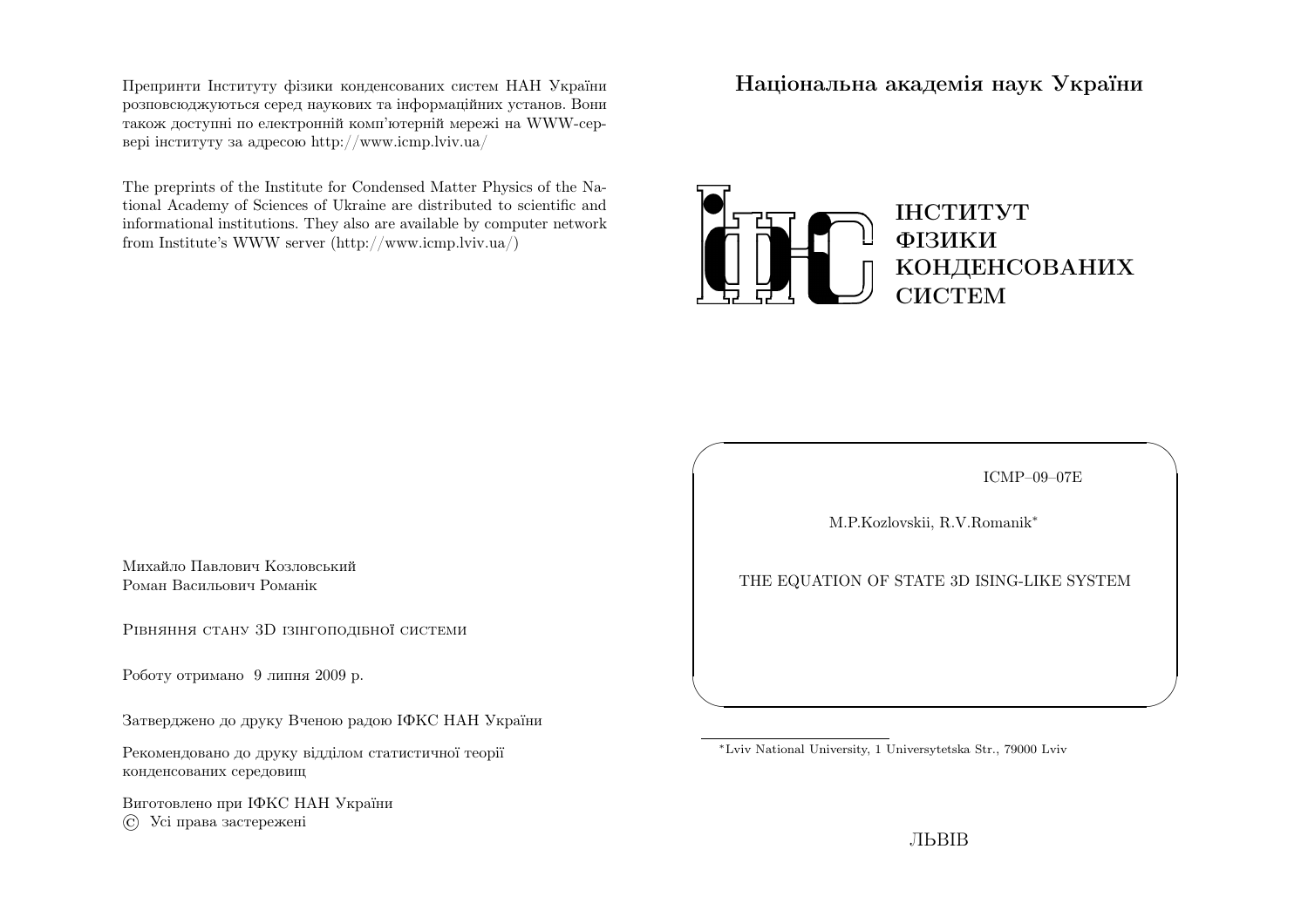УДК: 537.611.2; 538.955 $\mathbf{PACS:}$  05.50+q, 64.60.Fr, 75.10.Hk

#### Рiвняння стану 3D iзiнгоподiбної системи

### М.П.Козловський, Р.В.Романiк

**Анотація.** Виконано розрахунок вільної енергії  $F$  та параметра порядку M поблизу точки фазового переходу для 3D iзiнгоподiбної<br>системи в області температур  $T < T$ . Отриманий явний вираз для системи в області температур  $T < T_c$ . Отриманий явний вираз для  $F$  як функція температури та поля при довільних значеннях останнього. Знайдено залежнiсть коефiцiєнтiв виразу для вiльної енергiївід параметрів гамільтоніану. Шляхом прямого диференціювання  $\bar{F}$  за зовнiшнiм полем отримано вираз для намагнiченостi моделi, як функцiї температури та поля. Встановлено, що у випадку малих полiв поведiнка намагнiченостi визначається критичним показником $\beta$  ( $M=M_{0\tau }(-\tau )^{\beta }$ ), у випадку  $T=T_c$  маємо польову залежність  $(M=M_{0h}h^{1/\delta}).$ 

## The equation of state 3D Ising-like system

### M.P.Kozlovskii, R.V.Romanik

Abstract. The free energy  $F$  and the order parameter  $M$  are calcu-<br>lated near the phase transition point for a 3D Ising-like system in the lated near the phase transition point for a  $3D$  Ising-like system in the<br>terms of the fore system is  $T \leq T$ . Evalisit system for the face system is a temperature region  $T < T_c$ . Explicit expression for the free energy as a function of temperature and field is obtained at arbitrary values of the latter. Hamiltonian parameters dependence of coefficients of the free energy expression is found. Expression for the model's magnetization as <sup>a</sup>function of temperature and field is derived by direct differentiation of  $F$  with respect to external field. It is shown that in the case of small fieldsthe behavior of magnetization is determined by the critical exponent  $\beta$  $(M=M_{0\tau} (-\tau)^{\beta})$ , in the case  $T=T_c$  we have the field dependence  $(M=M_{0h}h^{1/\delta}).$ 

Подається <sup>в</sup> Condensed Matter Physics Submitted to Condensed Matter Physics

### 1. Introduction

In the present work we obtain an explicit expression for the free energy of the 3D Ising-like model with the exponentially decreasing potential of interparticle interaction at  $T \leq T_c$  near the phase transition point  $T=T_c$ . It is <sup>a</sup> continuation of the work [1] where such calculations are presentedat  $T \geq T_c$ . It should be noted that in the case  $T=T_c$  both free energy expressions coincide, hence the derivates of this quantity with respect to temperature and field are equal. For calculation purposes we use the collective variables method (CV) [2] generalized in [3] for the presence of <sup>a</sup> constant external field. The technique of the calculation does notimpose any constraints on the field value  $h=\beta\mathcal{H}$  ( $\beta$  is the inverse tem-<br>parature  $\mathcal{H}$  is the magnetic field magnitude). It is known [4] that as the perature,  $\mathcal{H}$  is the magnetic field magnitude). It is known [4] that as the term entities approaches  $T$ , are seen distinguish two distinct regions and temperature approaches  $T_c$  one can distinguish two distinct regions on the field-temperature plane. Far from  $T_c$  the field h can take both small and large values relative to the value  $h_c = |\tau|^{\beta \delta}$   $(\tau = (T - T_c)/T_c, \beta$ and  $\delta$  are the critical exponents of the order parameter: the temperature and the field exponents respectively). As the temperature approaches  $T_c$ (as  $\tau$  decreases) the role of the field h becomes more important in the formation of <sup>p</sup>hysical characteristics. Technically, in this value range of $\tau$  and h the inequality  $h \gg h_c$  always holds. Therefore, approaching  $T_c$ at a constant value of field  $\mathcal{H}$  we get different values of the parameter  $\alpha = h/h_c$ . Far from  $T_c$   $\alpha \ll 1$ ; near  $T_c$  we have  $\alpha \gg 1$ . We used these inequalities in provious works [3, 4] to calculate evolvit expressions for inequalities in previous works [3, 4] to calculate explicit expressions for the free energy in the boundary cases of small and large field values. Inthe region  $\alpha \approx 1$  these expressions had to be "joined", which generally  $\alpha \approx 1$  these explicitly  $\epsilon$  and  $\epsilon$ . The expression this different speaking remains <sup>a</sup> drawback of these works. To overcome this difficulty in [5] we applied the procedure for determining the point of exit from the critical regime by means of <sup>a</sup> certain equation. The point of exit from the critical fluctuation regime is determined by the block structure number $n=n_p$ , whose linear sizes are proportional to the correlation length at given  $\tau$  and h. Solutions of that equation were searched for computati- onally. An advantage of this approach was the obtained scaling function of the order parameter (graphically), which was in good agreement with data from the parameter equation of state for an Ising model [6]. A drawback of the method was using the results from the numerical solution for the point of exiting the critical fluctuation regime and the impossibility of finding an explicit analytical expression for the quantities sought withonly graphical dependences possible to obtain.

To obtain results analytically and to avoid using the results of computational calculations, we use the results of [7]. In this work the author

<sup>©</sup> Iнститут фiзики конденсованих систем <sup>2009</sup>Institute for Condensed Matter Physics 2009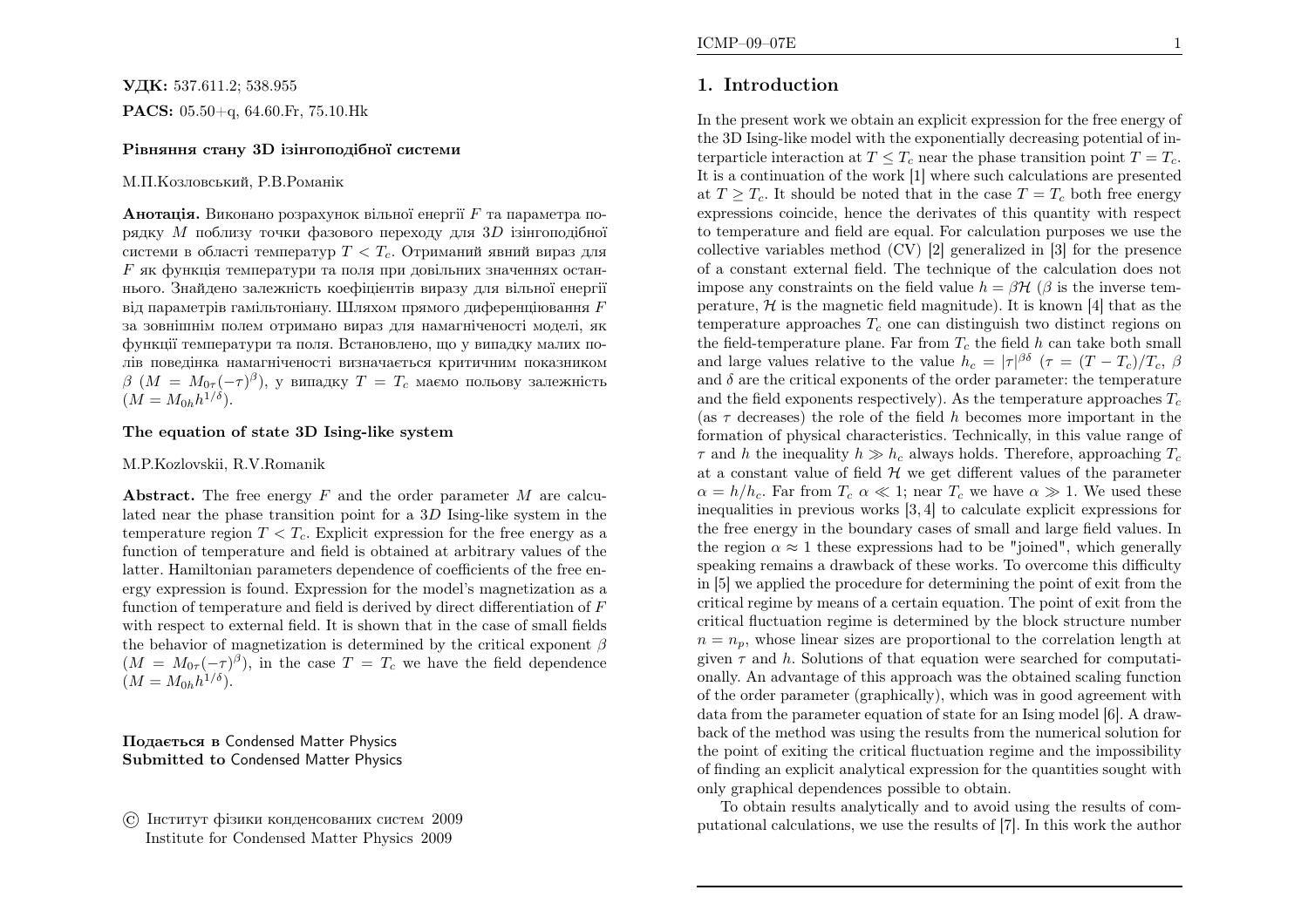has proposed an explicit expression for the point of exit from the criticalfluctuation regime as <sup>a</sup> function of temperature and field.

We note that the temperature region  $T < T_c$  differs significantly from the region  $T > T_c$  for an Ising model. The reason is that in an Ising spin system at  $T < T_c$  the order parameter appears spontaneously thus causing the existence of its conjugate field. The presence of such <sup>a</sup> field should be accounted for when determining field dependence of the system's point of exit from the critical fluctuation regime in the presence of <sup>a</sup> constant external field. Below we will use the results of [8] wherethe point of exit from the critical regime was found at  $T < T_c$ .

## 2. The model

We use notation and basic formulas of [1] to calculate free energy of anIsing-like system at  $T < T_c$  with the Hamiltonian

$$
H = -\frac{1}{2} \sum_{i,j} \Phi(r_{ij}) \sigma_i \sigma_j + \mathcal{H} \sum_i \sigma_i \tag{2.1}
$$

Here  $\Phi(r_{ij})$  is a short-range potential of interaction between particles *i* and  $j$  that are located at site of a simple cubic lattice with a period  $c$ . Variable  $\sigma_i$  takes two values  $\pm 1$ , H is an external field.<br>The position function of such a system near T is m

The partition function of such a system near  $T_c$  is written in the form

$$
Z = Z_0 [Q(d)]^{N_0} \left( \prod_{n=1}^{n'_p} Q_n \right) Z_{IGR}.
$$
 (2.2)

Here

$$
Z_0 = 2^N (\cosh h)^N \exp\left(\frac{1}{2}N\beta\Phi(0)\bar{\Phi}\right)
$$
 (2.3)

where N is the number of particles,  $h = \beta \mathcal{H}$  is a unitless field,  $\Phi(0)$  is the number of the Fourier transform  $\Phi(x)$  is the number of the Fourier transform  $\Phi(x)$  is the number of the Fourier transform  $\Phi(x)$ value of the Fourier transform  $\Phi(r_{ij})$  at  $k = 0$ , and  $\bar{\Phi}$  is its parameter defined in [6,7]. Quantity  $Q(d)$  represents contribution of large values of the wave vector to the statistical sum and is <sup>g</sup>iven in [1]. This work alsogives an explicit expression for the quantity  $Q_n$  which corresponds to the partial partition function of a block structure  $n$  [9]. The product is conducted up to the point  $n'_p$  that determines the point of the system's exit from the critical regime of the order parameter fluctuations. At $T < T_c$  for  $n'_p$  we have

$$
n'_{p} = -\frac{\ln(\tilde{h}^2 + h_{cm}^2)}{2\ln E_1} - 1
$$
\n(2.4)

Here  $\tilde{h} = s_0^{d/2} (h/h_0)$  is the renormalized external field and

$$
h_{cm}(\tau) = |\tau_1|^{p_0} \tag{2.5}
$$

is <sup>a</sup> certain temperature field where

$$
\tau_1 = -\tau \frac{c_{k1}}{f_0} E_2^{n_0}.
$$
\n(2.6)

Here  $p_0 = \ln E_1 / \ln E_2$ ,  $E_l$  are the eigen values of the matrix of the RG transformation linearized near a fixed point [1], quantities  $f_0$ ,  $c_{1k}$  denote coordinates of the fixed point [1, 8].

It should be noted that in the case  $T > T_c$  (see [1]) the temperature field  $h_c = |\tilde{\tau}|^{p_0}$  was introduced where  $\tilde{\tau} = \tau c_{1k}/f_0$ . Variable  $\tilde{\tau}$  differs from  $\tau_1$  in (2.6) since the factor  $E_2^{n_0}$  is absent. Quantity  $n_0$  (at  $h = 0$ ) is the difference between the points of exit from the critical fluctuationregime at  $T > T_c (n_p)$  and  $T < T_c (n'_p)$ 

$$
n_0 = n_p - n'_p \tag{2.7}
$$

and implies the presence at  $T < T_c$  of a certain internal field conjugate to the spontaneous order parameter.

In expression (2.2) the quantity  $Z_{IGR}$  has the form

$$
Z_{IGR} = 2^{(N_{n'_p} - 1)/2} Q(P_{n'_p})^{N_{n'_p + 1}} Z_{n'_p + 1},
$$
\n(2.8)

where  $N_{n_p'}$  is the number of sites in an effective block lattice with the period  $c_{n'_p} = c_0 s^{n'_p}$   $(c_0 = c \cdot s_0)$ , quantity  $Q(P_n)$  is defined in [1] and for  $Z$  $Q'(c_0 = c \cdot s_0)$ , quantity  $Q(P_n)$  is defined in [1] and for  $Z_{n_p'+1}$  we have the expression

$$
Z_{n'_{p}+1} = \int (d\eta)^{N_{n'_{p}+1}} \exp\left(a_1^{(n'_{p}+1)} N_{n'_{p}+1}^{1/2} \eta_0 - \frac{1}{2} \sum_{k \in \mathcal{B}_{n'_{p}+1}} d_{n'_{p}+1}(k) \times \times \eta_{\vec{k}} \eta_{-\vec{k}} - \frac{a_4^{(n'_{p}+1)}}{4!} N_{n'_{p}+1}^{-1} \sum_{k_1, k_4} \eta_{\vec{k}_1} \cdots \eta_{\vec{k}_4} \delta_{\vec{k}_1 + \cdots + \vec{k}_4} \right) (2.9)
$$

Here  $d_{n'_{p}+1}(k) = d_{n'_{p}+1}(0) + 2\beta \Phi(0)b^{2}k^{2}$ , where b is the range of an exponentially decreasing potential of interaction  $(\Phi(r_{ij}) = A \exp(-r_{ij}/b))$ and for  $a_1^{(n)}$ ,  $d_n(0)$  and  $a_4^{(n)}$  recurrence relations (RR) are valid. Their explicit form is derived in [10]. Introducing notation

$$
a_1^{(n)} = s^{-n}w_n
$$
,  $d_n(0) = s^{-2n}r_n$ ,  $a_4^{(n)} = s^{-4n}u_n$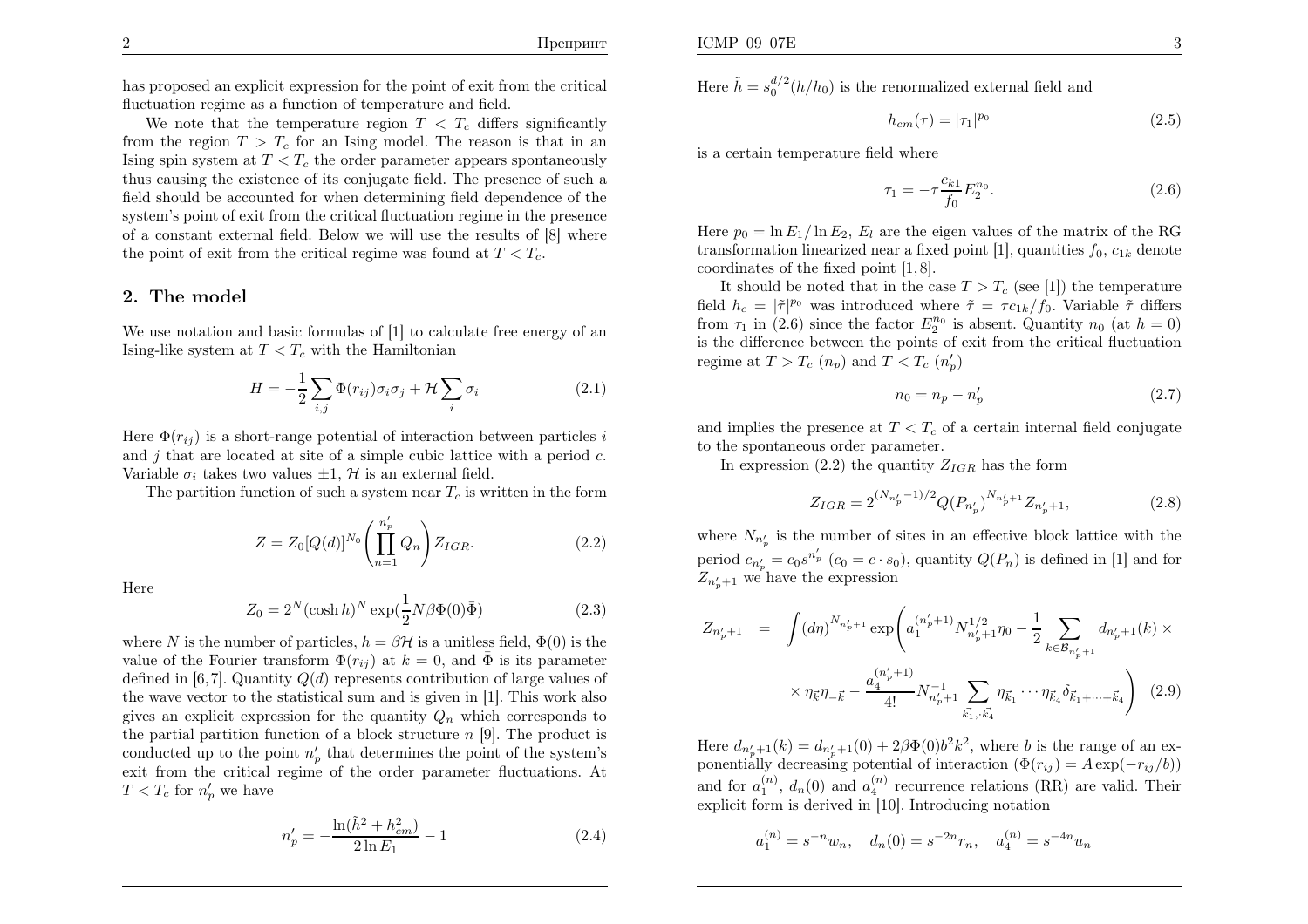$\mathbf{E}$  5

RR can be written as follows

$$
w_{n+1} = s^{\frac{d+2}{2}} w_n,
$$
  
\n
$$
r_{n+1} = s^2 [-q + (r_n + q)N(x_n)],
$$
  
\n
$$
u_{n+1} = su_n E(x_n),
$$
\n(2.10)

Where the functions  $N(x_n)$  and  $E(x_n)$  are defined in [1]. The initial values of quantities  $w_n$ ,  $r_n$  and  $u_n$  (at  $n = 0$ ) are

$$
w_0 = s_0^{d/2}h, \quad r_0 = a_2 - \beta \Phi(0)(1 - \bar{\Phi}), \quad u_0 = a_4,\tag{2.11}
$$

where the values of quantities  $a_2$ ,  $a_4$  are given in [7].

A renormatious symmetry in the system is present only for  $n < n'_p$ i.e. when the period  $c_n$  of an effective block lattice is less than  $c_{n_p'}$ . In this case genera<sup>l</sup> RR (2.10) can be substituted by their linearized form near <sup>a</sup> fixed point and used to calculate the product of partial partitionfunctions  $Q_n$  in the expression (2.2). At  $n > n'_p$  the RG symmetry is absent and the factor  $Z_{IGR}$  reflects the contribution to the statistical sum after the system's exit from the critical regime of the order parameter fluctuations. Unlike CR it was named [11] the inverse Gauss regime $(IGR).$ 

 It should be noted that the calculations below relate to the temperature region  $\tau^* \leq \tau \leq 0$  where  $\tau^* \sim 10^{-2}$ . We do not impose any restrictions on the field value.

## 3. The scheme for calculating free energy near  $T_c$  $(T < T_c)$

The free energy of one-component spins near the PTP is calculated basedon expression (2.2) that determines partition function at  $T \leq T_c$ . Unlike the case of field absence [11] the generalized point of exit from the criticalfluctuation regime is used here. In the case  $T < T_c$  expression (2.4) is valid. We present free energy as the sum of several terms

$$
F = F_0 + F_{CR}^{(-)} + F_{IGR}.
$$
\n(3.1)

Each of them represents contribution of <sup>a</sup> certain factor in expression $(2.2)$ . Thus the first term  $F_0$  which is also present in the expression for the free energy at temperatures higher than  $T_c$  [1] has the form

$$
F_0 = -kTN[\ln 2 + \ln \cosh h] - \frac{1}{2}N\Phi(0)\bar{\Phi}
$$
 (3.2)

corresponds to the expression for  $Z_0$  and describes free energy of noninteracting spins.

The term  $F_{CR}^{(-)}$  represents contribution of the critical fluctuation<br>integration to the free energy. To calculate it we use the method regime region to the free energy. To calculate it we use the methodfrom [1]. In accordance with (2.2) we have an expression

$$
F_{CR}^{(-)} = -kT \sum_{n=1}^{n'_p} N_n f_n,
$$
\n(3.3)

where  $N_n = N_0 \cdot s^{-3n}$  and for the function  $f_n(x_n, y_{n-1})$  we get

$$
f_n = \frac{1}{2} \ln y_{n-1} + \frac{9}{4} y_{n-1}^{-2} + \frac{x_n^2}{4} + \ln U(0, x_n), \tag{3.4}
$$

where  $U(a, x)$  is Weber's parabolic cylinder functions. Expressions for arguments  $x_n$  and  $y_n$  can be found in [1]. First we note that due to (2.4) the following equalities hold

$$
s^{-(n'_p+1)} = (\tilde{h}^2 + h_{cm}^2)^{\frac{1}{d+2}}, \qquad E_1^{n'_p+1} = (\tilde{h}^2 + h_{cm}^2)^{-1/2},
$$
  

$$
\tilde{\tau} E_2^{n'_p+1} = -H_{cm}, \qquad H_{cm} = -\tilde{\tau} (\tilde{h}^2 + h_{cm}^2)^{-1/2p_0},
$$
  

$$
E_3^{n'_p+1} = H_{3m}, \qquad H_{3m} = (\tilde{h}^2 + h_{cm}^2)^{\Delta/2p_0}.
$$
 (3.5)

Here we have used notation

$$
\nu = \frac{\ln s^*}{\ln E_2}, \quad \Delta = -\frac{\ln E_3}{\ln E_2}, \quad p_0 = \frac{\ln E_1}{\ln E_2} = \frac{d+2}{2}\nu, \tag{3.6}
$$

where  $\Delta$  is the critical factor of the scaling correction,  $p_0$  is the crossover critical factor. The value of the renormalization group parameter  $s = s^*$ where  $s^* = 3.5977$  corresponds to the case when the quantity  $x_n$  in a fixed point yields zero ( $x^* = 0$ ). For the model  $\rho^4$  the critical factors from (3.6) take the following values

$$
\nu = 0.605
$$
,  $\Delta = 0.465$ ,  $p_0 = 1.512$ .

As <sup>a</sup> result of calculating (3.3) we get

$$
F_{CR}^{(-)} = -kTN_0(\gamma_{01} + \gamma_{02}\tau + \gamma_{03}\tau^2) + F_{CR}^{(c)}
$$
 (3.7)

where the coefficients  $\gamma_l$  are presented in [1]. We point out that the analytical part of expression (3.7) coincides with the case  $T > T_c$ . The singular part of this expression has the form

$$
F_{CR}^{(c)} = kT N_0 \bar{\gamma}^{-} s^{-3(n'_p + 1)}.
$$
\n(3.8)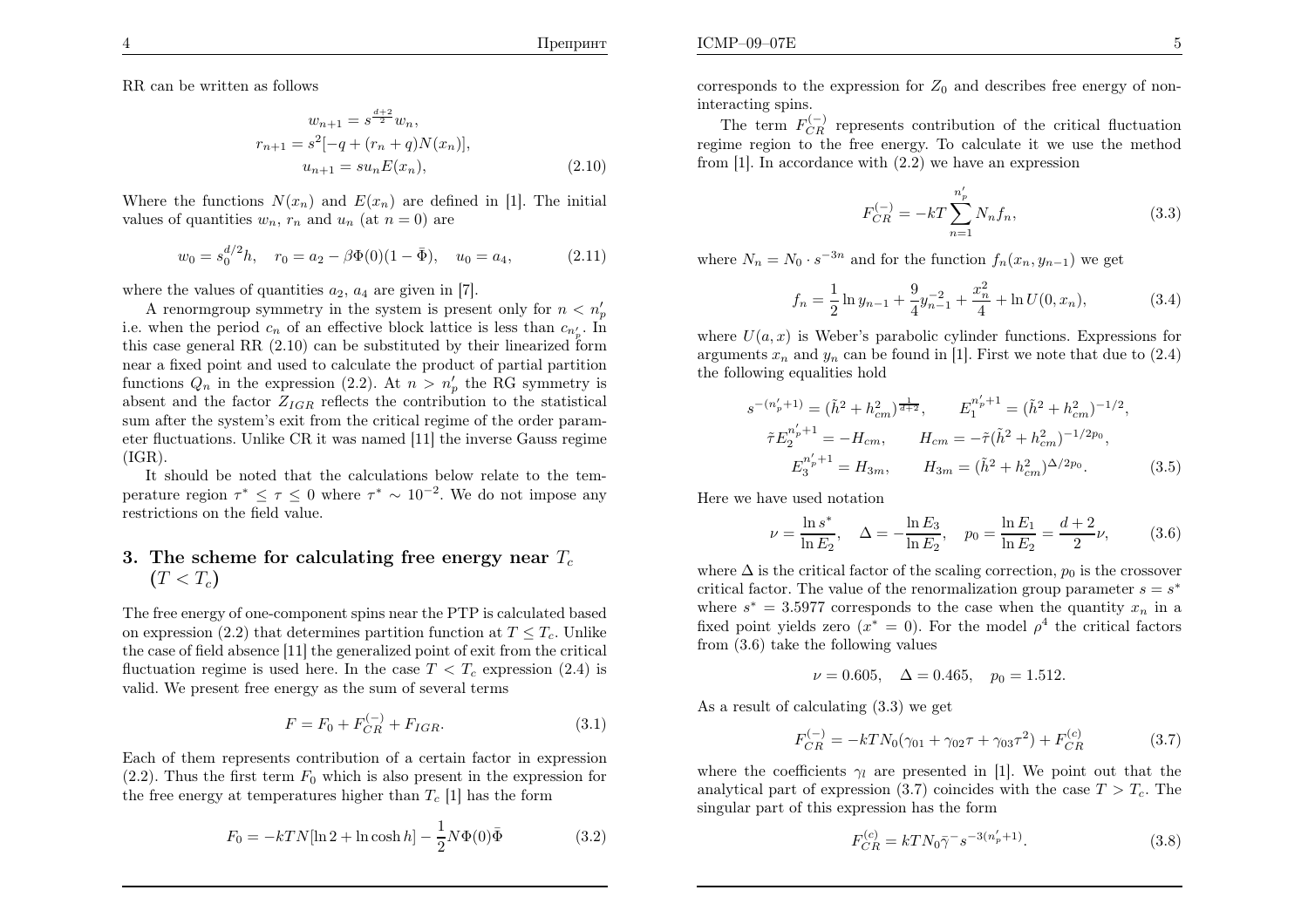Coefficient  $\bar{\gamma}$ <sup>−</sup> is the function of  $H_{cm}$  and can be expressed as

$$
\bar{\gamma}^- = \bar{\gamma}_1 - \bar{\gamma}_2 H_{cm} + \bar{\gamma}_3 H_{cm}^2,\tag{3.9}
$$

where  $\bar{\gamma}_l$  are constant quantities calculated in [1].

The term  $F_{IGR}$  from (3.1) has the form

$$
F_{IGR} = -kT \ln Z_{IGR},\tag{3.10}
$$

where the expression for  $Z_{IGR}$  is given in (2.8). We point out that  $Z_{n'_{p+1}}$  in (2.9) can be written as the product of partial partition function similar to the way it is done for the contribution from the region of the criticalfluctuation regime. Then for contribution of the inverse Gauss regime to the free energy (3.10) (similar to the contribution of the boundary Gaussregime to the free energy at  $T > T_c$ ) we can write

$$
F_{IGR} = F_{TR}^{(-)} + F''.
$$
\n(3.11)

Here

$$
F_{TR}^{(-)} = -kTN_0s^{-3(n_p'+1)}\sum_{m=1}^{m_0} s^{-3(m-1)}f_{n_p'+m},
$$
 (3.12)

where for  $f_{n'_p+m}$  we have (3.4) at  $n=n'_p+m$ , and for  $F''$  we obtain

$$
F'' = -kTN \ln Z''.
$$
\n(3.13)

Here

$$
Z'' = 2^{(N_{n''+1}-1)/2} [Q(P_{n''})]^{N_{n''+1}} Z_{n''+1},
$$
\n(3.14)

where the quantity  $n'' = n'_p + m_0$  is the number of a spin block structure and  $n'' > n'_p$ . For  $Z_{n''+1}$  expression (2.9) is valid; in this expression  $n'_p$ should be substituted by  $n''$ .

It should be noted that for  $n \lt n_p'$  the values of quantities  $x_n$  and  $y_n$  are close to their values in a fixed point  $(x_n \approx x^*, y_n \approx y^*)$  and for the region  $n'_p < n \leq n'_p + m_0$  their deviation from the fixed point should be taken into account. Consequently, contributions of (3.3) to the freeenergy  $F_{CR}^{(-)}$  and those of (3.12) to  $F_{TR}^{(-)}$  are essentially different although they have the same functional form they have the same functional form.

In accordance with  $(3.11)$  the contribution to the free energy  $F_{IGR}$ contains two terms. To calculate the first term  $F_{TRR}^{(-)}$  from (3.12) one<br>chould find evaluate dependence of  $f_{\text{max}}$  on  $m_{\text{max}}$  was colutions of PP should find explicit dependence of  $f_{n'_p+m}$  on m. We use solutions of RR that considering (3.5) take the form

$$
w_{n'_p+m} = h_0 E_1^{m-1} \tilde{h} (\tilde{h}^2 + h_{cm}^2)^{-1/2},
$$
  
\n
$$
r_{n'_p+m} = \beta \Phi(0) f_0 (-1 - H_{cm} E_2^{m-1} +
$$
  
\n
$$
R^{(0)} f_0^{-1} \varphi_0^{-1/2} c_{2T} E_3^{m-1} H_{3m}),
$$
  
\n
$$
u_{n'_p+m} = (\beta \Phi(0))^2 \varphi_0 [1 + \Phi_f H_{cm} E_2^{m-1} + c_{2T} E_3^{m-1} H_{3m}].
$$
\n(3.15)

Here  $\Phi_f = f_0 \varphi_0^{-1/2} R_1^{(0)}$ . Near Near the PTP the quantity  $H_{3m}$  from  $(2.5)$  is small and the sympathy  $F^{m-1}$  tools to gave  $(F, \leq 1)$ . (3.5) is small and at  $m \gg 1$  the quantity  $E_3^{m-1}$  tends to zero  $(E_3 < 1)$ .<br>Thus we neglect the terms proportional to  $H_2$ ,  $E^{m-1}$ Thus we neglect the terms proportional to  $H_{3m}E_3^m$  $_{3}^{m-1}.$ 

Taking into account (3.15) and the explicit form for  $x_n$  from [1] we find

$$
x_{n'_p+m} = -\bar{x}E_2^{m-1}H_{cm}(1 - \Phi_f E_2^{m-1}H_{cm})^{-1/2}
$$
 (3.16)

where we denote  $\bar{x} = f_0 \varphi_0^{-1/2} \sqrt{3}$ . The absolute value of argument  $x_{n_p'+m}$ increases with the increase of m and depends on the value of  $H_{cm}$ . It is easy to verify that quantity  $H_{cm}$  for each value of  $\tilde{h}$  is determined uniquely by the parameter

$$
\alpha_m = \tilde{h}/h_{cm}.\tag{3.17}
$$

For small fields quantity  $H_{cm}$  converges to value  $E_2^{-n_0}$  and with the increase of  $\alpha_m$  tends to zero. As a result,  $x_{n_p'+m}$  from (3.16) has different m dependence for large and small fields. The value  $m_0 = 1$  alone leads to rather high absolute values of argument  $x_{n_p'+m_0+1}$  which allows one to use the Gauss distribution of fluctuations for all  $\rho_{\vec{k}}$  with  $|\vec{k}| \in \mathcal{B}_{n'_p+2}$ . So the contribution of the transition region of fluctuations to the freeenergy (3.12) contains only one term, specifically

$$
F_{TR}^{(-)} = -kTN_0 f_{n'_p+1} \left(\tilde{h}^2 + h_{cm}^2\right)^{\frac{d}{d+2}},\tag{3.18}
$$

where for  $f_{n'_p+m}$  we have (3.4) at  $n = n'_p + 1$ .<br>We neglect that for solution of the set

We point out that for calculation of the contribution of the transition region to the free energy at  $T < T_c$  we use the value  $m_0 = 1$ . There is no need to separate the transition region at  $T < T_c$ . Parameter  $m_0$  here can take on values  $m_0 < 1$  but the purpose of calculating free energy is to obtain an expression that would be valid for temperatures higherand lower than  $T_c$ . Thus following the scheme for calculating free energy at  $T > T_c$  [1] for the region of temperatures  $T < T_c$  we introduce a transition region as well. It does not diminish the generalization of our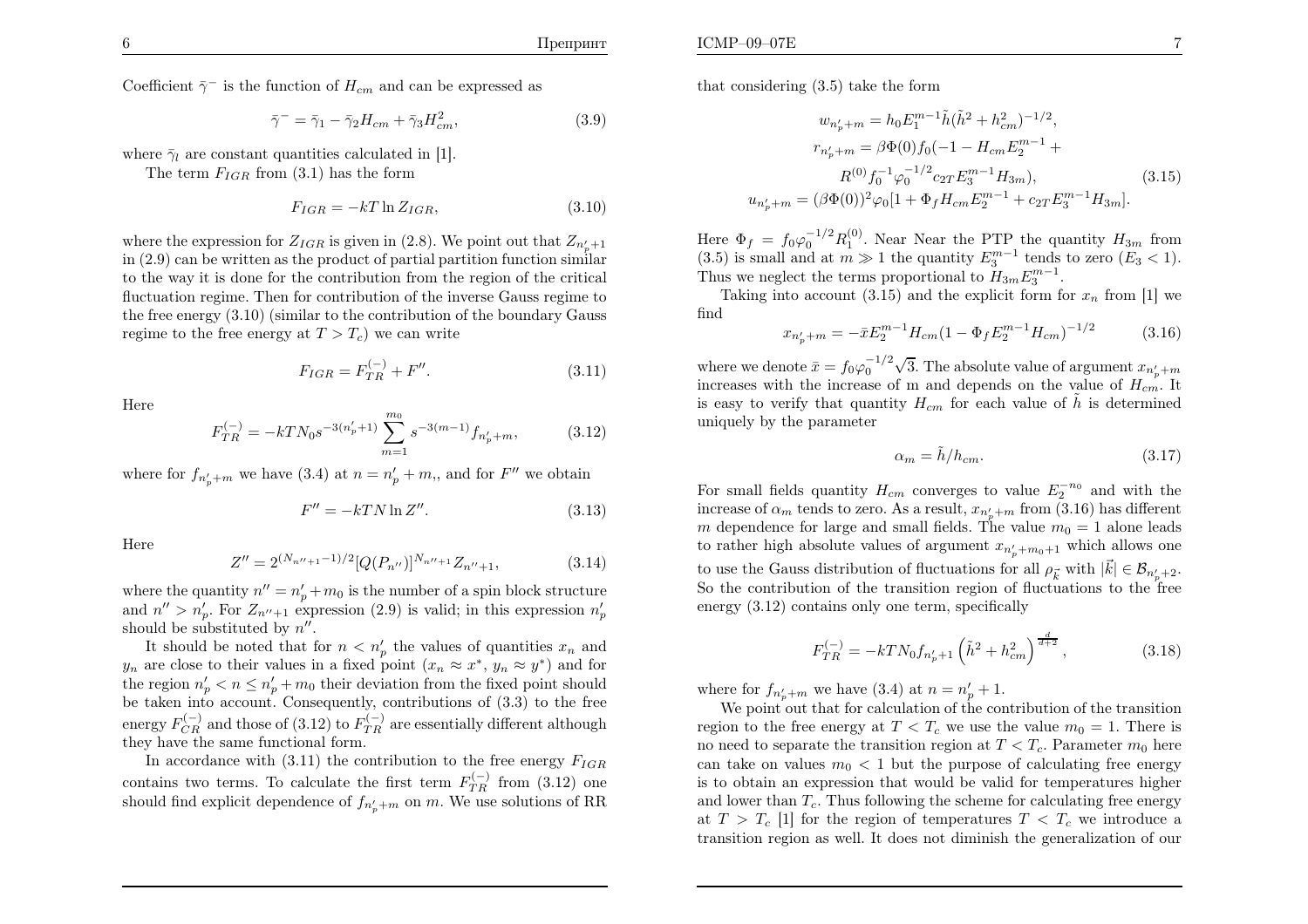$$
Z'' = 2^{(N_{n'_p+2}-1)/2} [Q(P_{n'_p+1})]^{N_{n'_p+2}} Z_{n'_p+2}
$$
(3.19)

where

$$
Z_{n'_p+2} = \int (d\rho)^{N_{n'_p+2}} \exp\left(h\sqrt{N}\rho_0 - \frac{1}{2} \sum_{k \in \mathcal{B}_{n'_p+2}} d_{n'_p+2}(k)\rho_{\vec{k}}\rho_{-\vec{k}} - \frac{a_4^{(n'_p+2)}}{24} N_{n'_p+2}^{-1} \sum_{\vec{k}_1,\dots,\vec{k}_4} \rho_{\vec{k}_1} \cdots \rho_{\vec{k}_4} \delta_{\vec{k}_1 + \dots + \vec{k}_4}\right).
$$
 (3.20)

For coefficients  $d_{n_p'+2}$  and  $a_4^{(n_p'+2)}$  we have

$$
d_{n'_p+2}(k) = d_{n'_p+2}(0) + 2\beta \Phi(0)b^2k^2,
$$
  
\n
$$
d_{n'_p+2}(0) = s^{-2(n'_p+2)}r_{n'_p+2},
$$
  
\n
$$
a_4^{(n'_p+2)} = s^{-4(n'_p+2)}u_{n'_p+2}.
$$
\n(3.21)

# 4. Extracting of the macroscopic part of the orderparameter

Let us consider explicit forms of coefficients  $r_{n'_p+2}$  and  $u_{n'_p+2}$  that are part of the expression for quantity  $Z_{n_p'+2}$  from (3.20)

$$
r_{n'_p+2} = \beta \Phi(0) f_0(-1 - H_{cm} E_2),
$$
  
\n
$$
u_{n'_p+2} = (\beta \Phi(0))^2 \varphi_0(1 - \Phi_f H_{cm} E_2).
$$
\n(4.1)

The second of them, specifically  $u_{n_p'+2}$ , remains positive for any values of  $\tau$  and h as a result the integral in  $(3.20)$  converges. In turn, coefficient  $r_{n_p'+2}$  remains negative for all  $T < T_c$ . Therefore, it does not make sense to use the Gauss approximation here. The situation can be improved by introducing in (3.20) the substitution of variables

$$
\rho_{\vec{k}} = \eta_{\vec{k}} + \sqrt{N} \delta_{\vec{k}} \sigma_{-}, \qquad (4.2)
$$

where  $\sigma_{-}$  is a constant quantity. The basis for shifting variable  $\rho_0$  (whose average value is tied with the order parameter [11]) is the presence in thesystem of <sup>a</sup> spontaneous order parameter. In the presence of an external

$$
Z_{n'_p+2} = e^{NE_0(\sigma_-)} \int (d\eta)^{N_{n'_p+2}} \exp \left[ A'_0 \sqrt{N} \eta_0 - \frac{1}{2} \sum_{\vec{k} \in \mathcal{B}_{n'_p+2}} \bar{d}'(k) \times \right.
$$
  

$$
\times \eta_{\vec{k}} \eta_{-\vec{k}} - \frac{1}{6} \bar{b}' N_{n'_p+2}^{-1/2} \sum_{\vec{k}_1, ..., \vec{k}_3} \eta_{\vec{k}_1} \cdots \eta_{\vec{k}_3} \delta_{\vec{k}_1 + ... + \vec{k}_3} - \frac{1}{24} \bar{d}'_4 N_{n'_p+2}^{-1} \sum_{\vec{k}_1, ..., \vec{k}_4} \eta_{\vec{k}_1} \cdots \eta_{\vec{k}_4} \delta_{\vec{k}_1 + ... + \vec{k}_4} \right].
$$
 (4.3)

Here

$$
E_0(\sigma_-) = h\sigma_- - \frac{1}{2}d_{n'_p+2}(0)\sigma_-^2 - \frac{1}{24}a_4^{(n'_p+2)}s_0^3s^{3(n'_p+2)}\sigma_-^4 \tag{4.4}
$$

and for coefficients  $A'_0$ ,  $\bar{d}'(k)$ ,  $\bar{b}'$  and  $\bar{a'_4}$  we have expressions

$$
A'_0 = h - d_{n'_p+2}(0)\sigma_- - \frac{1}{6}a_4^{n'_p+2}s_0^3s^{3(n'_p+2)}\sigma_-^3,
$$
  
\n
$$
\bar{d}'(k) = \bar{d}'(0) + 2\beta\Phi(0)b^2k^2,
$$
  
\n
$$
\bar{d}'(0) = s^{-2(n'_p+2)}(r_{n'_p+2} + \frac{1}{2}u_{n'_p+2}s_0^3s^{(n'_p+2)}\sigma_-^2),
$$
  
\n
$$
\bar{b}' = u_{n'_p+2}s_0^{3/2}s^{\frac{5}{2}(n'_p+2)}\sigma_-, \quad \bar{a}'_4 = u_{n'_p+2}s^{-4(n'_p+2)}.
$$
\n(4.5)

Similar to [1], we find the shift quantity  $\sigma_+$  from the condition

$$
\frac{\partial E_0(\sigma_-)}{\partial \sigma_-} = 0.
$$

Considering (4.4) we obtain an equation

$$
A'_0 = 0.\t\t(4.6)
$$

We will be looking for the solution in the form

$$
\sigma_- = \sigma'_0 s^{-(n'_p+2)/2}.\tag{4.7}
$$

For quantity  $\sigma_0'$  we obtain a cubic equation

$$
\sigma_0^{\prime 3} + p^{\prime} \sigma_0^{\prime} + q^{\prime} = 0 \tag{4.8}
$$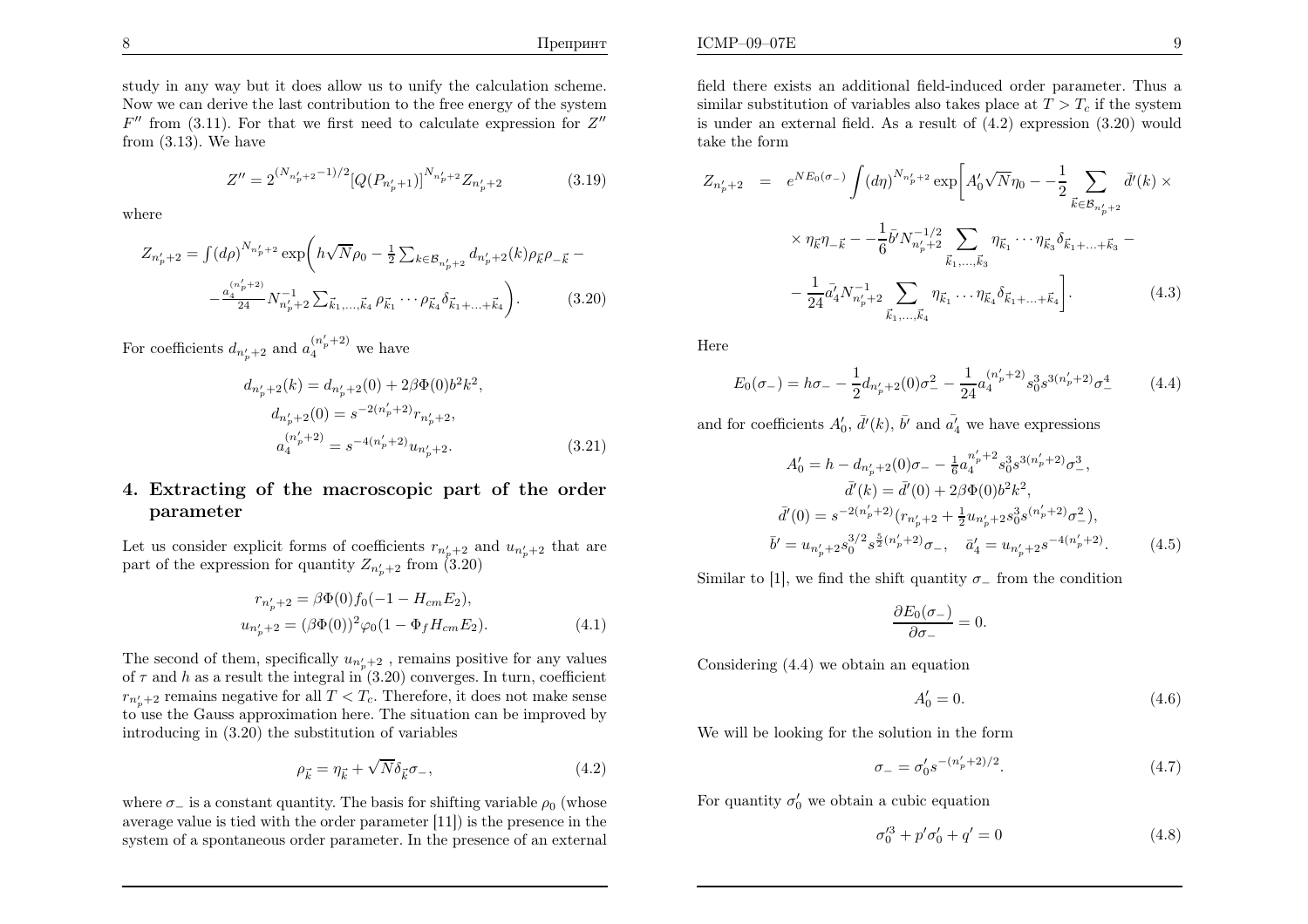where for coefficients  $p'$  and  $q'$  we have expressions

$$
p' = 6s_0^{-3}r_{n'_p+2}/u_{n'_p+2},
$$
  
\n
$$
q' = -6s_0^{-9/2}s^{5/2}\frac{h_0}{u_{n'_p+2}}\frac{\tilde{h}}{(\tilde{h}^2+h_{cm}^2)^{1/2}}.
$$
\n(4.9)

In general, quantities  $p'$  and  $q'$  are functions of temperature and field. The form of solutions (4.8) depends on the sign of the discriminant

$$
Q = (p'/3)^3 + (q'/2)^2.
$$
 (4.10)

As we know, for  $Q > 0$  we have one real root and for a negative  $Q$  we have three real roots for equation (4.8). It is easy to verify that there exists a value  $\tau = \tau_0$  ( $\tau_0 < 0$ ) such that at  $\tau_0 < \tau \leq 0$  quantity  $Q > 0$ , and at  $\tau < \tau_0$  quantity  $Q < 0$ . The value of  $\tau_0$  can be found from the condition

$$
Q = 0.\t\t(4.11)
$$

For all  $\tau_0 < \tau \leq 0$  we look for the solution of equation (4.8) using the  $K$ Kardano method  $\sigma'_0 = A + B$  where

$$
A = (-q'/2 + Q^{1/2})^{1/3}, \quad B = -(q'/2 + Q^{1/2})^{1/3}.
$$

For the region  $\tau < \tau_0$  we have three real solutions

$$
\sigma'_1 = 2(-p'/3)^{1/2} \cos(\alpha_r/3),
$$
  
\n
$$
\sigma'_{2,3} = -2(-p'/3)^{1/2} \cos(\frac{\alpha_r}{3} \pm \frac{\pi}{3}),
$$

Where the angle  $\alpha_r$  can be determined from the relation

$$
\cos \alpha_r = -\frac{q'}{2(-p'/3)^{3/2}}.
$$

The curve  $\sigma_0'(\tau)$  is presented at fig.1 for the field value  $h = 10^{-4}$ . As the external field decreases the value of  $\tau_0$  tends to zero. This dependence is shown at Fig.2. It should be noted that similar to [1] we use here the following numerical values of parameters

$$
s_0 = 2, \quad b/c = 0.3, \quad h_0 = 0.760. \tag{4.12}
$$

With the decrease of the field the quantity  $\sigma_0$  ( $T > T_c$ ) decreases as well [1] and yields zero at  $h = 0$ , whereas for all  $\tau < 0$  (at  $h = 0$ ) equation (4.8) evidently has three real solutions, two of which are symmetric andthe third one is zero. Quantity  $\sigma_0'$  takes one of the three possible real values.



Figure 1. Temperature dependence of solutions  $\sigma_0'$  of equation (4.8) (the region with  $\tau < 0$ ), and quantity  $\sigma_0$ , found in [1] (the region with  $\tau > 0$ ). The external field value is  $h = 10^{-4}$ 



Figure 2. External field dependence of  $\tau_0$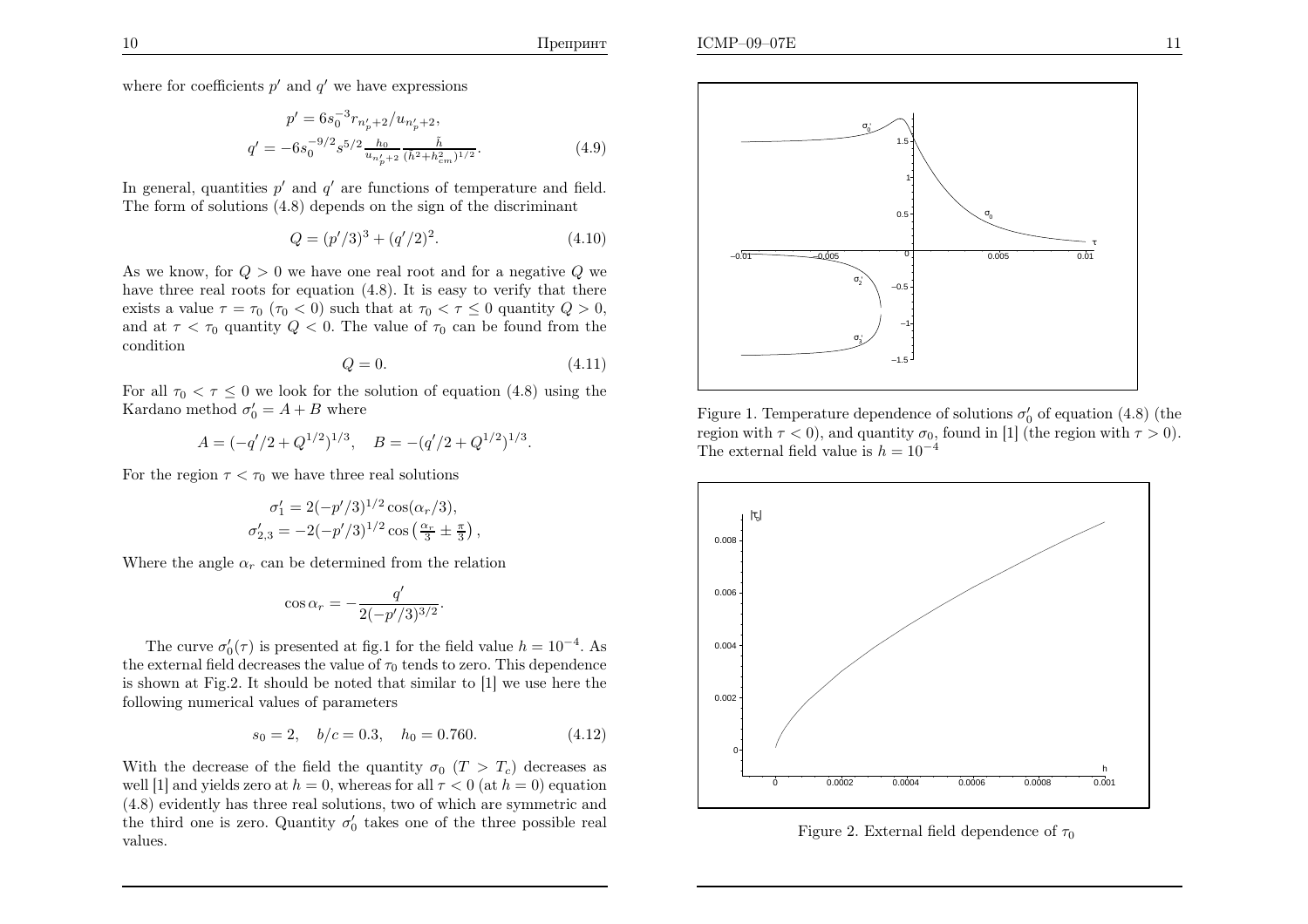We express renormalized coefficients (4.5) as

$$
\begin{aligned}\n\bar{d}'(0) &= s^{-2(n'_p+2)} r'_R, \\
\bar{b}' &= s^{-3(n'_p+1)} v'_R, \\
\bar{a}' &= s^{-4(n'_p+2)} u'_R,\n\end{aligned} \tag{4.13}
$$

where

$$
r'_{R} = r_{n'_{p}+2} + \frac{1}{2} u_{n'_{p}+2} s_{0}^{3} \sigma_{0}^{\prime 2},
$$
  

$$
v'_{R} = u_{n'_{p}+2} s_{0}^{3/2} \sigma_{0}^{\prime}, \quad u'_{R} = u_{n'_{p}+2}.
$$
 (4.14)

Due to small values of coefficients  $v'_R$  and  $u'_R$  relative to  $r'_R$  in (4.3) we can use the Gauss approximation. Substituting the variables

$$
\eta_{\vec{k}}=\rho_{\vec{k}}s^{(n'_p+2)}\sqrt{2/r'_R}
$$

for  $Z_{n'_p+2}$  from (4.3) we get

$$
Z_{n'_p+2} = e^{NE_0(\sigma_-)} s^{(n'_p+2)N_{n'_p+2}} (2/r'_R)^{N_{n'_p+2}/2} Z_{IG}
$$
 (4.15)

where

$$
Z_{IG} = \int (d\rho)_{n'_p+2}^N \exp\left[-\sum_{\vec{k}\in\mathcal{B}_{n'_p+2}} \left(1+2\beta\Phi(0)b^2k^2s^{2(n'_p+2)}/r'_R\right)\right] \times
$$
  
 
$$
\times \rho_{\vec{k}}\rho_{-\vec{k}} - x_5N_{n'_p+2}^{-1/2} \sum_{\vec{k}_1,\dots,\vec{k}_3} \rho_{\vec{k}_1}\dots\rho_{\vec{k}_3}\delta_{\vec{k}_1+\dots+\vec{k}_3} -
$$
  
 
$$
-x_6N_{n'_p+2}^{-1} \sum_{\vec{k}_1,\dots,\vec{k}_4} \rho_{\vec{k}_1,\dots,\vec{k}_4}\delta_{\vec{k}_1+\dots+\vec{k}_4}\right].
$$
 (4.16)

Quantities  $x_l$  have the form

$$
x_5 = \frac{\sqrt{2}}{3} v'_R / (r'_R)^{3/2}, \quad x_6 = \frac{1}{6} u'_R / (r'_R)^2 \tag{4.17}
$$

and are small compared to unity, in particular near  $T=T_c$ . Therefore (4.16) reduces to the product of singular integrals

$$
Z_{IG} = \prod_{\vec{k} \in \mathcal{B}_{n'_p+2}} \int d\rho_{\vec{k}} \exp \biggl( - \biggl( 1 + 2\beta \Phi(0) \tfrac{b^2}{r'_R} k^2 s^{2(n'_p+2)} \biggr) \rho_{\vec{k}} \rho_{-\vec{k}} \biggr).
$$

Contribution of (4.15) to the free energy has the form

$$
F_{n'_p+2} = -kTNE_0(\sigma_-) - \frac{1}{2}kTN_{n'_p+2}\ln \pi -
$$
  

$$
-kTN_{n'_p+2}(n'_p+2)\ln s + \frac{1}{2}kTN_{n'_p+2}\ln r'_R +
$$
  

$$
+\frac{1}{2}kT\sum_{\vec{k}\in\mathcal{B}_{n'_p+2}}\ln\left(1+2\beta\Phi(0)b^2k^2s^{2(n'_p+2)}/r'_R\right).
$$
 (4.18)

Here

$$
E_0(\sigma_-) = h e_0^{(-)} \left(\tilde{h}^2 + h_{cm}^2\right)^{\frac{1}{2(d+2)}} - e_2^{(-)} \left(\tilde{h}^2 + h_{cm}^2\right)^{\frac{d}{d+2}} \tag{4.19}
$$

where we have introduced the notation (similar to the one in the case of $T > T_c [1])$ 

$$
e_0^{(-)} = \sigma'_0 s^{-1/2},
$$
  
\n
$$
e_2^{(-)} = \frac{1}{2} \sigma_0^2 s^{-3} \left( r_{n'_p+2} + \frac{1}{12} u_{n'_p+2} s_0^3 \sigma_0^2 \right).
$$
\n(4.20)

The sum over  $\vec{k} \in \mathcal{B}_{n_p'+2}$  in (4.18) can be calculated by switching to integration using the technique from [1]. integration using the technique from  $[1]$ .

 Now we write down the contribution of (3.19) to the free energy asthe sum of two terms (see (4.15))

$$
F'' = F_0^{(-)} + F_I \tag{4.21}
$$

where the term

$$
F_0^{(-)} = -kTNE_0(\sigma_-) \tag{4.22}
$$

 corresponds to the extracted macroscopic part of the order parameter,and for  $F_I$  we have

$$
F_I = -kT N_{n'_p + 2} f_I.
$$
\n(4.23)

Coefficient  $f_I$  has the form

$$
f_I = \frac{1}{2} \ln 2 - \frac{1}{4} \ln 3 + \ln s + \frac{1}{4} \ln u_{n'_p+1} - \frac{1}{2} \ln r'_R -
$$
  

$$
- \frac{1}{2} \ln U(x_{n'_p+1}) - \frac{3}{8} \frac{1}{y_{n'_p+1}^2} - \frac{1}{2} f''_I.
$$
 (4.24)

Here

$$
u_{n'_p+1} = (\beta \Phi(0))^2 \varphi_0 (1 - \Phi_f H_{cm}),
$$
  
\n
$$
x_{n'_p+1} = -\bar{x} H_{cm} (1 - \Phi_f H_{cm})^{-1/2},
$$
\n(4.25)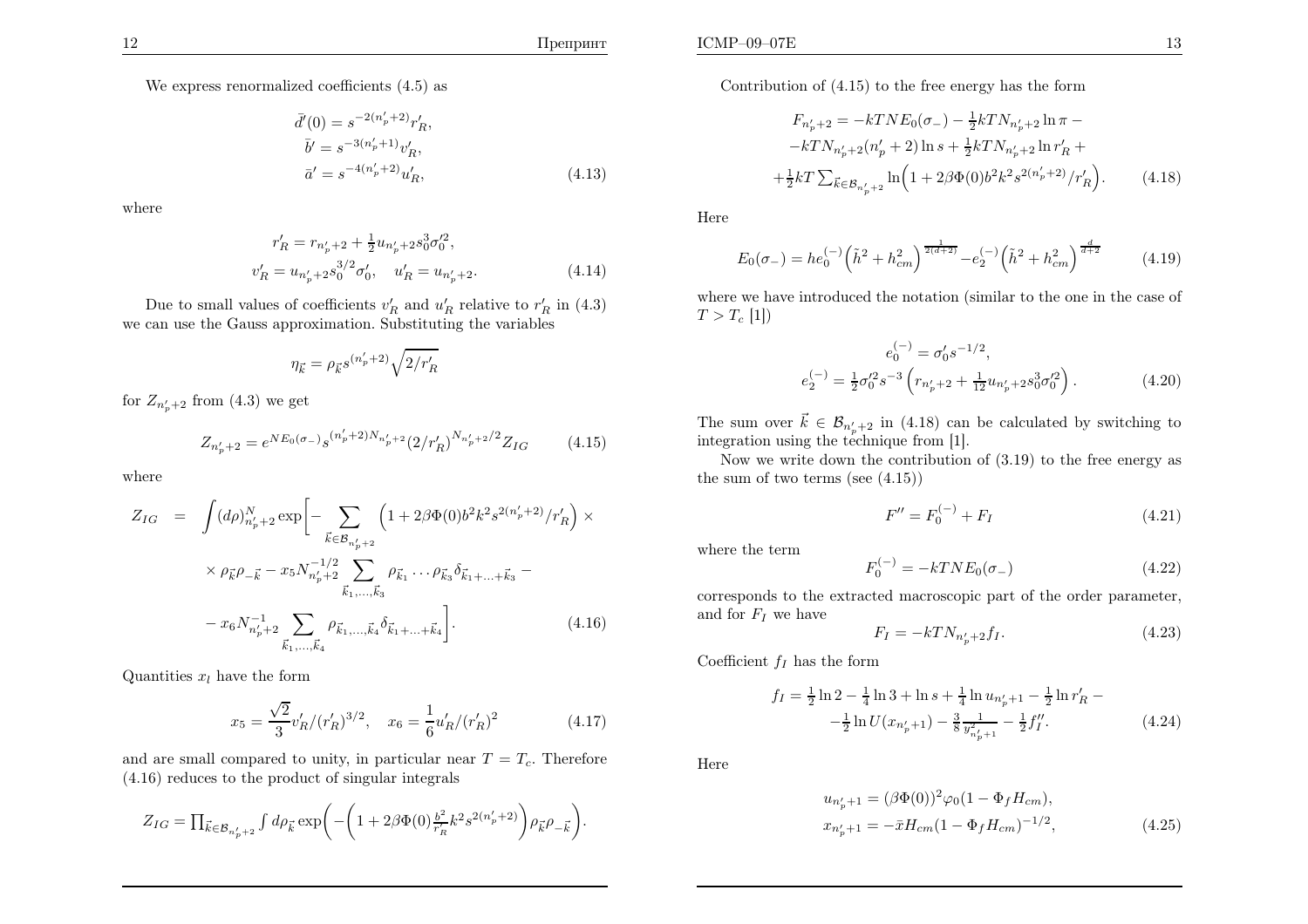Препринт

and for  $f_I''$  we have

$$
f_I'' = \ln(1 + a_I^2) - \frac{2}{3} + \frac{2}{a_I^2} - \frac{2}{a_I^3} \arctan a_I \tag{4.26}
$$

where

$$
a_I = \frac{\pi}{s_0} \frac{b}{c} \left( \frac{2\beta \Phi(0)}{r'_R} \right)^{1/2}.
$$
 (4.27)

 Let us add up the contributions to the system free energy that wehave found near the PTP at  $T < T_c$ . In according with representation  $(3.1)$  we have several types of terms. Expression for  $F_0$  from  $(3.2)$  contains only analytical dependence on field  $h$ . Since the first term in the expression for  $F_{CR}^{(-)}$  depends on the field only analytically too, we can combine these contributions by introducing the notation

$$
F_a = F_0 + (F_{CR}^{(-)} - F_{CR}^c). \tag{4.28}
$$

An identical term is present in the expression for the free energy at $T > T_c$  [1]. It is the analytical part of the free energy. It has the form

$$
F_a = -kTN \ln \cosh h - \frac{1}{2}N\Phi(0)\bar{\Phi} - kTN(\gamma_0 + \gamma_1\tau + \gamma_2\tau^2)
$$
 (4.29)

where coefficients  $\gamma_l$  are found also in [1].

Contributions to the free energy that come from  $F_{CR}^{(c)}(3.8), F_{TR}^{(-)}$  $(3.18)$  and  $F''$   $(4.22, 4.23)$  contain only non-analytical dependence on temperature  $\tau$  and field h. Their sum can be expressed with two terms. One of them  $F_0^{(-)}$  is related to the shift of variable  $\rho_0$  and has the form (4.22). The other one  $F_s^{(-)}$  is the sum of the remaining non-analytical contributions (the region of  $T < T_c$ )

$$
F_s^{(-)} = F_{CR}^{(c)} + F_{TR}^{(-)} + F_I
$$
\n(4.30)

and can be written as

$$
F_s^{(-)} = -kTN\gamma_s^{(-)}\left(\tilde{h}^2 + h_{cm}^2\right)^{\frac{d}{d+2}}\tag{4.31}
$$

where

$$
\gamma_s^{(-)} = s_0^{-3} (f_{n_p'+1} - \bar{\gamma}^- + f_I/s^3). \tag{4.32}
$$

So the free energy of the system can be written as

$$
F = F_a + F_s^{(-)} + F_0^{(-)}
$$
\n(4.33)

ICMP–09–07E $\mathbf{E}$  15

where  $F_a$  has the form (4.29), for  $F_s^{(-)}$  we have (4.31) and the term  $F_0^{(-)}$ from (4.22) takes on the form

$$
F_0^{(-)} = -kTN\left(he_0^{-}\left(\tilde{h}^2 + h_{cm}^2\right)^{\frac{1}{2(d+2)}} - e_2^{-}\left(\tilde{h}^2 + h_{cm}^2\right)^{\frac{d}{d+2}}\right)
$$
(4.34)

Free energy representations (3.1) and (4.33) are equivalent.

Comparing temperature regions above and below the  $T_c$ , we point out that expressions for the free energy are functionally similar. Themain difference is that for  $T < T_c$  the value of the exit point of the critical fluctuation regime is somewhat smaller than for  $T > T_c$ . This is caused by the presence in the system of <sup>a</sup> spontaneous order parameterat temperatures that are lower than  $T_c$ . For the same reason we have different temperature measurement scales for each temperature interval.They are tied as follows

$$
\tau_1 = -\tilde{\tau} E_2^{n_0}.
$$
\n(4.35)

 Thus using the results of [1] we can write <sup>a</sup> genera<sup>l</sup> expression for thefree energy

$$
F = F_a + F_s + F_0 \tag{4.36}
$$

where the analytical part  $F_a$  is common to both temperature intervals and the contributions of  $F_s$  and  $F_0$  are given by expression

$$
F_s = \begin{cases} F_s^{(-)}, & \text{at } T < T_c \\ F_s^{(+)}, & \text{at } T > T_c \end{cases}
$$
(4.37)

and

$$
F_0 = \begin{cases} F_0^{(-)}, & \text{at } T < T_c \\ F_0^{(+)}, & \text{at } T > T_c \end{cases}
$$
 (4.38)

respectively.

# 5. The order parameter of <sup>a</sup> spin system near thePTP under an external field

We use (4.36) to calculate temperature and field dependence of the system magnetization. For this we use the definition

$$
M = -\frac{1}{N} \left( \frac{dF}{d\mathcal{H}} \right). \tag{5.1}
$$

For convenience we express quantity  $M$  as the sum of three terms

$$
M = M_a + M_s^{(\pm)} + M_0^{(\pm)} \tag{5.2}
$$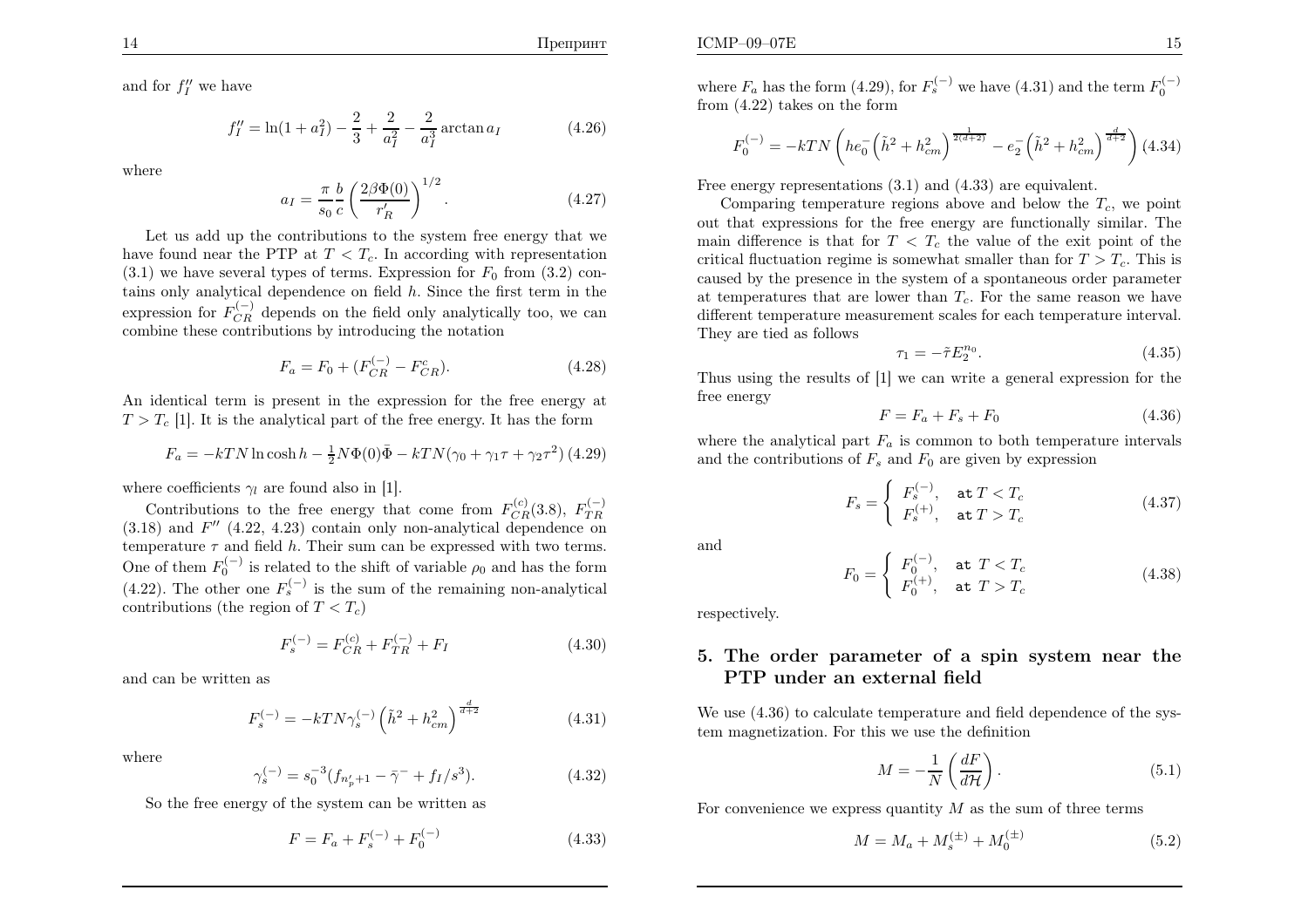that correspond to the contributions of different terms (4.36) and havethe form

$$
M_a = -\frac{1}{N} \left( \frac{dF_a}{d\mathcal{H}} \right)_T,
$$
  
\n
$$
M_s^{(\pm)} = -\frac{1}{N} \left( \frac{dF_s}{d\mathcal{H}} \right)_T,
$$
  
\n
$$
M_0^{(\pm)} = -\frac{1}{N} \left( \frac{dF_0}{d\mathcal{H}} \right)_T.
$$
\n(5.3)

Here the signs " $+$ " and " $-$ " indicate the regions the system is at (above and below the  $T_c$  respectively). The following calculations are done in detail for the temperature region of  $T < T_c$ .

According to (4.29) the first term in (5.2) which corresponds to theanalytical part, has the form

$$
M_a = \tanh h \approx h. \tag{5.4}
$$

For the region of  $T < T_c$  quantity  $M_s^{(-)}$  is calculated in accordance with (4.31) and can be expressed as

$$
M_s^{(-)} = \left(\tilde{h}^2 + h_{cm}^2\right)^{\frac{1}{2(d+2)}} \times \times \left(\frac{d\gamma_s^{(-)}}{dh'}(\tilde{h}^2 + h_{cm}^2)^{1/2} + \frac{6}{5}\gamma_s^{(-)}\frac{s_0^{3/2}}{h_0}\frac{\tilde{h}}{(\tilde{h}^2 + h_{cm}^2)^{1/2}}\right)
$$
(5.5)

The derivative of  $\gamma_s^{(-)}$  is calculated in accordance with (4.32) where an explicit expression for each term is known.

To calculate  $M_0^{(-)}$  we use relation (4.3) To calculate  $M_0^{(-)}$  we use relation (4.34) which is valid for  $T < T_c$ .<br>Here the derivatives of  $\sigma'_0$  lead to an expression that is identical with condition (4.6). Therefore when calculating  $M_0^{(-)}$  we consider quantity  $\sigma_0'$  independent of the field

$$
M_0^{(-)} = (\tilde{h}^2 + h_{cm}^2)^{\frac{1}{2(d+2)}} \left[ e_0^{(-)} \left( 1 + \frac{1}{5} \frac{\tilde{h}^2}{\hbar^2 + h_{cm}^2} \right) - \right. \\
\left. - \frac{6}{5} e_2^{(-)} s_0^{3/2} \frac{1}{h_0} \frac{\tilde{h}}{(\tilde{h}^2 + h_{cm}^2)^{1/2}} - (\tilde{h}^2 + h_{cm}^2)^{1/2} \frac{de_2^{(-)}}{dh'} \right],
$$
\n(5.6)

Based on (5.2) we find the total contribution to the order parameter $M<sup>(−)</sup>$  in the presence of an external field

$$
M^{(-)} = \sigma_{00}^{(-)} \left(\tilde{h}^2 + h_{cm}^2\right)^{\frac{1}{2(d+2)}}\tag{5.7}
$$

where for coefficient  $\sigma_{00}^{(-)}$  we have

$$
\sigma_{00}^{(-)} = e_0^{(-)} \left( 1 + \frac{1}{5} \frac{\tilde{h}^2}{\tilde{h}^2 + h_{cm}^2} \right) + e_{00}^{(-)} \frac{\tilde{h}}{(\tilde{h}^2 + h_{cm}^2)^{1/2}} + e_{02}^{(-)}.
$$
 (5.8)

Here quantity  $e_0^{(-)}$  is defined in (4.20) and for  $e_{00}^{(-)}$  and  $e_{02}^{(-)}$  we find expression

$$
e_{00}^{(-)} = \frac{6}{5} \frac{s_0^{3/2}}{h_0} \left(\gamma_s^{(-)} - e_2^{(-)}\right),
$$
  
\n
$$
e_{02}^{(-)} = \left(\frac{d\gamma_s^{(-)}}{dh'} - \frac{de_2^{(-)}}{dh'}\right) \left(\tilde{h}^2 + h_{cm}^2\right)^{1/2}.
$$
\n(5.9)

The first two terms on the right side of equality (5.8) depend only onvariable  $\alpha_m$  from (3.17). For amplitude  $\sigma_{00}^{(-)}$  to be a function of only  $\alpha_m$ , it is necessary for coefficient  $e_{02}^{(-)}$  to be such a function. One can verify this by direct differentiation of quantities  $\gamma_s^{(-)}$  and  $e_2^{(-)}$ . We get

$$
\frac{de_2^{(-)}}{dh'} = -\frac{s_0^{3/2}}{h_0} q_s' \sigma_0'^2 \left( 1 + \frac{q_l}{12} \sigma_0'^2 \right) \left( \tilde{h}^2 + h_{cm}^2 \right)^{-1/2} \tag{5.10}
$$

where

ICMP–09–07E

$$
q'_s = -\frac{E_2}{2p_0} \beta \Phi(0) f_0 s^{-3} H_{cm} \frac{\alpha_m}{(1 + \alpha_m^2)^{1/2}}, \qquad q_l = \Phi_f s_0^3 \varphi_0 f_0^{-1} \beta \Phi(0)
$$

And for the derivative of  $\gamma_s^{(-)}$  from (4.32) we find

$$
\frac{d\gamma_s^{(-)}}{dh'} = \frac{s_0^{d/2}}{h_0} f_{\delta_1} \left(\tilde{h}^2 + h_{cm}^2\right)^{-1/2} \tag{5.11}
$$

where

$$
f_{\delta_1} = s_0^{-3} \left( f_p^- + \gamma_p^- + s^{-3} f_{Iv} \right).
$$

Quantities  $r_p^-, \gamma_p^-, f_{Iv}$  depend only on  $\alpha_m$  and are presented in Approximation pendix A. The final explicit expression for the critical magnetizationamplitude  $\sigma_{00}^{(-)}$  in the low-temperature region can be written as

$$
\sigma_{00}^{(-)} = e_0^{(-)} \left( 1 + \frac{1}{5} \frac{\alpha_m^2}{1 + \alpha_m^2} \right) + e_{00}^{(-)} \frac{\alpha_m}{(1 + \alpha_m^2)^{1/2}} + e_{02}^{(-)} \tag{5.12}
$$

where for  $e_{02}^{(-)}$  we have

$$
e_{02}^{(-)} = \frac{s_0^{3/2}}{h_0} \Big( f_{\delta_1} + q_s' \sigma_0'^2 \big( 1 + \frac{q_l}{12} \sigma_0'^2 \big) \Big) \tag{5.13}
$$

Based on the results of [1] we can in <sup>a</sup> similar way calculate magnetization at  $T > T_c$ . We obtain an expression

$$
M^{(+)} = \sigma_{00}^{(+)} \left(\tilde{h}^2 + h_c^2\right)^{\frac{1}{2(d+2)}},\tag{5.14}
$$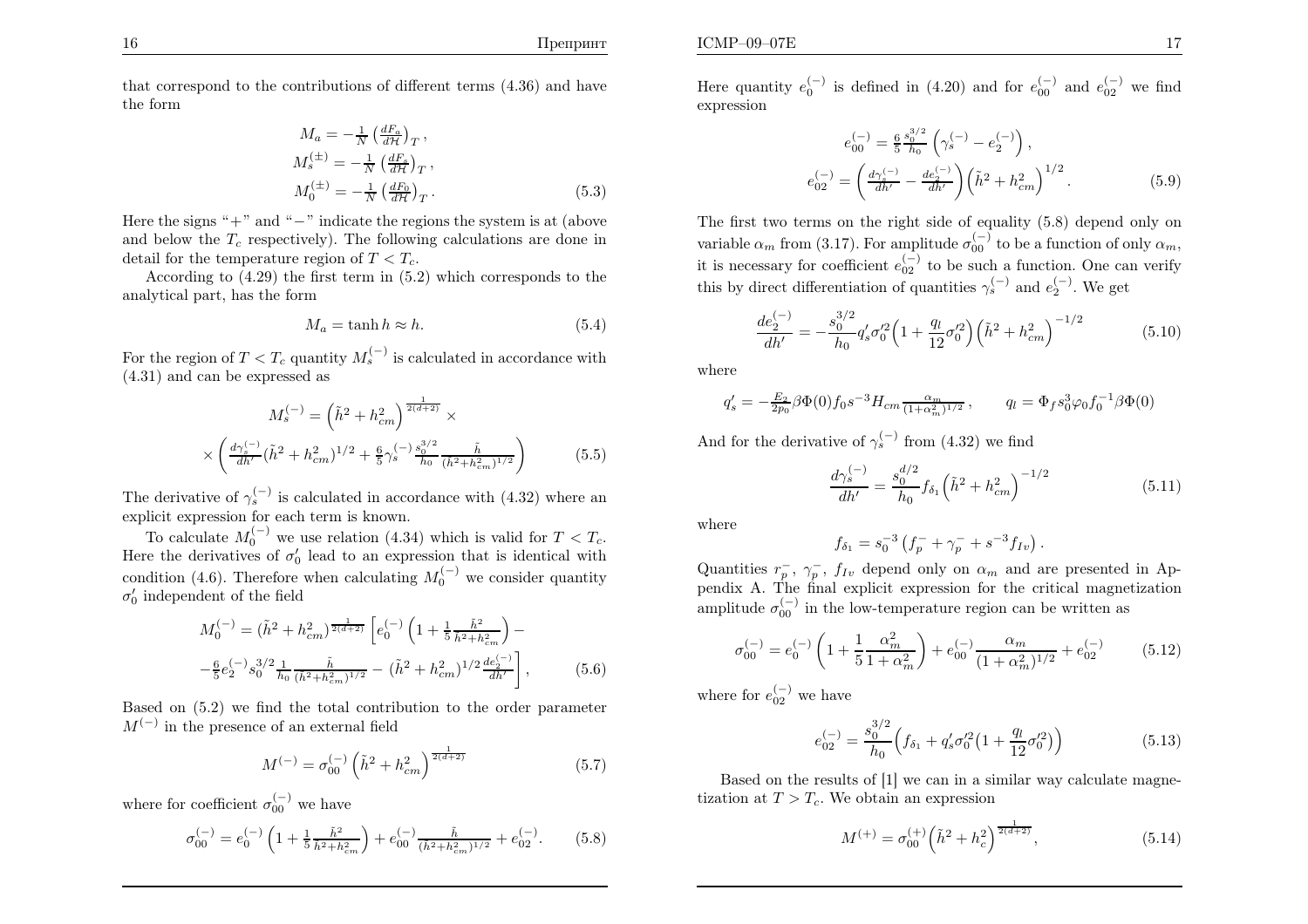18

Препринт



Figure 3. Temperature dependence of the critical magnetization amplitude  $\sigma_{00}$ . External field value  $h = 10^{-5}$ 



Figure 4. Magnetization of the spin system versus reduced temperatureτ. External field value  $h = 10^{-6}$ 

where  $\sigma_{00}^{(+)}$  depends on variable  $\alpha$  ( $\alpha = h/h_c$ ) only. When passing the point of  $T = T_c$  the critical amplitude  $\sigma_{00}^{(-)}$  gradually turns into  $\sigma_{00}^{(+)}$ which has the same sense but now for the region with  $T > T_c$ . This allows us to construct <sup>a</sup> general expression for magnetization of the system nearthe phase transition point both for the region with  $T > T_c$  and that with  $T < T_c$ 

$$
M = \sigma_{00} \left(\tilde{h}^2 + h_{CR}^2\right)^{\frac{1}{2(d+2)}},\tag{5.15}
$$

where the critical amplitude  $\sigma_{00}$  is given by expression

$$
\sigma_{00} = \begin{cases}\n\sigma_{00}^{(-)}, & \text{at } T < T_c \\
\sigma_{00}^{(+)}, & \text{at } T > T_c\n\end{cases} .
$$
\n(5.16)

Quantity  $h_{CR}$  equals  $h_{cm}$  at temperatures lower than  $T_c$  and equals  $h_{c}$  at temperatures higher than  $T_c$  at Eig 2 and can see a graph of  $h_c$  at temperatures higher than  $T_c$ . At Fig. 3 one can see a graph of critical amplitude of the order parameter for both temperature intervals.Magnetization of the system depending on reduced temperature  $\tau$  is shown at Fig. 4.

 Therefore, equation of state for <sup>a</sup> 3D Ising-like system in the presence of <sup>a</sup> field is described by expression (5.15). For convenience we will be referring to it as the crossover equation of state. We use the term "crossover" here for the reason that expression (5.15) allows for <sup>a</sup> natural transition to cases when one of the variables (temperature or field)determines the behavior of the order parameter.

For small values of the field we have

$$
M = M_{0\tau} |\tau|^{\beta} \tag{5.17}
$$

Where quantity  $M_{0\tau}$  can be written in the form

$$
M_{0\tau} = \begin{cases} \n\sigma_{00}^{(-)} (1 + \alpha_m^2)^{\frac{1}{2(d+2)}} \left( \frac{c_{1k}}{f_0} E_2^{n_0} \right)^{\frac{p_0}{d+2}}, \, T < T_c \\
\sigma_{00}^{(+)} (1 + \alpha^2)^{\frac{1}{2(d+2)}} \left( \frac{c_{1k}}{f_0} \right)^{\frac{p_0}{d+2}}, \, T > T_c\n\end{cases} \tag{5.18}
$$

And the critical exponent  $\beta = p_0/(d+2) = 0.302$ . Evidently, in the absence of an external field the order parameter appears at the point  $T =$  $T_c$  ( $\tau = 0$ ) which can be seen at Fig. 5. Here the results are presented for different values of the ratio of the potential range to the lattice constant[11]. In particular,  $b/c = b_I = 0.2887$  corresponds to the nearest neighbor approximation,  $b/c = b_{II} = 0.3379$  applies when we take into account interaction of the second neighbors,  $b/c = b_{III} = 0.3584$  corresponds to interaction of the third neighbors. In addition, we have made some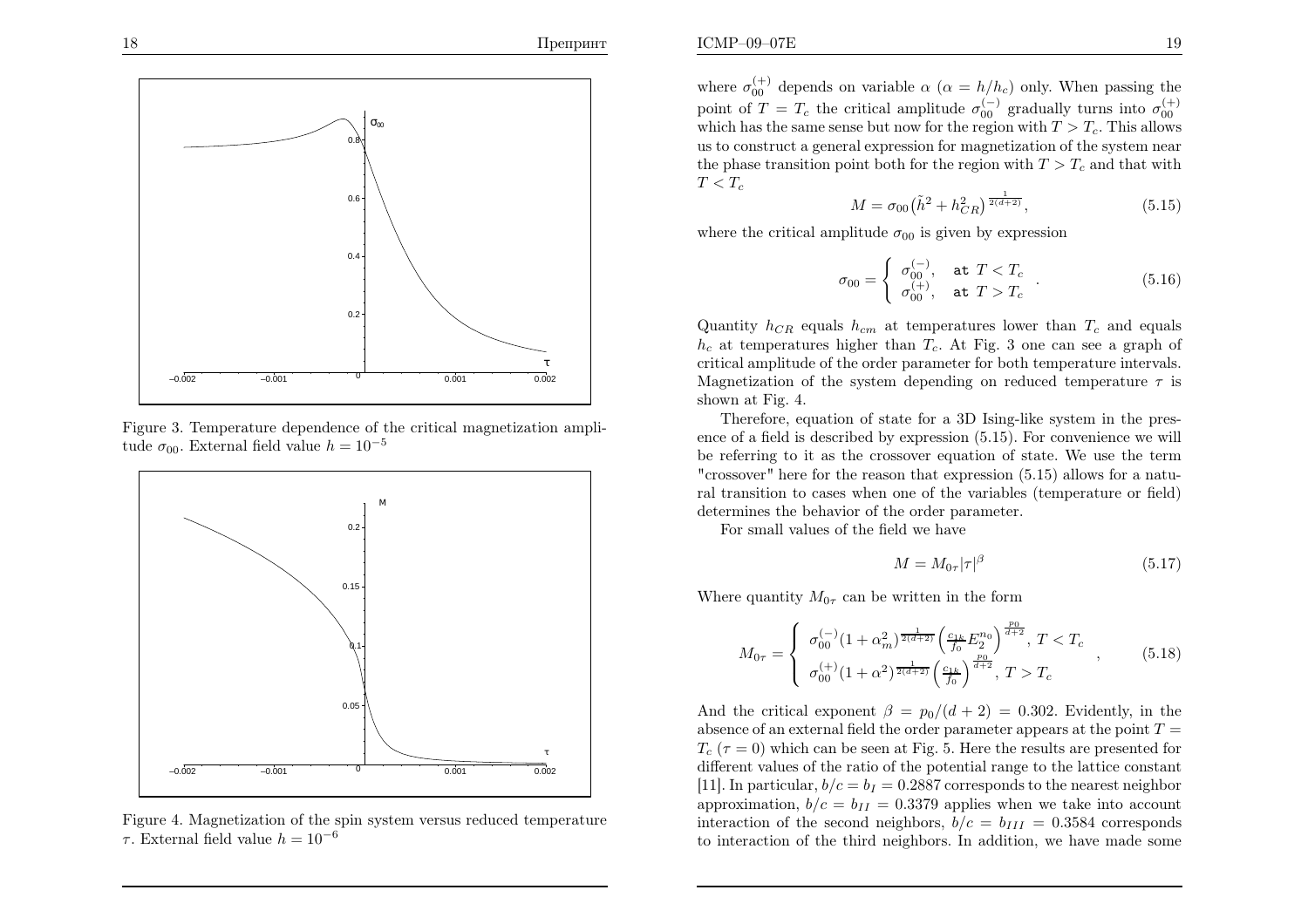

Figure 5. Magnetization of the spin system in the absence of an externalfield. MC are the results of work [12]



Figure 6. Field dependence of the order parameter of the spin system at the point  $T = T_c$ . MC are the results of work [12]

comparisons with the corresponding results that were obtained in [12]by numerical methods.

 In cases when external field is the determining variable, equation ofstate is written

$$
M = M_{0h}h^{1/\delta} \tag{5.19}
$$

where for the scaling function  $M_{0h}$  we have

$$
M_{0h} = \sigma_{00}^{(-)} \left( 1 + \left( \frac{h_{CR}}{\tilde{h}} \right)^2 \right)^{\frac{1}{2(d+2)}} \left( \frac{s_0^{3/2}}{h_0} \right)^{\frac{1}{d+2}} \tag{5.20}
$$

And the critical exponent  $\delta = d + 2 = 5$ . Field dependence of the order parameter at temperature  $T = T_c$  ( $\tau = 0$ ) is shown at Fig. 6. These results are obtained for different values of the potential range and compared to the results of work [12].

As we have previously noted, the critical amplitude of the equationof state (5.15) depends only on quantities  $\alpha_m$  ( $T < T_c$ ) or  $\alpha$  ( $T > T_c$ ). But in turn, they are functions of the microscopic parameters of thehamiltonian. Notably, they depend on quantity  $s_0$  that characterizes the Fourier transform of the interaction potential

$$
\alpha_m = (s_0^{3/2}/h_0) \left(\frac{f_0}{c_{1k}} E_2^{-n_0}\right)^{p_0} z^{-p_0},\tag{5.21}
$$

$$
\alpha = (s_0^{3/2}/h_0) \left(\frac{f_0}{c_{1k}}\right)^{p_0} z^{-p_0}.
$$
\n(5.22)

Here variable <sup>z</sup>

$$
z = \frac{\tau}{h^{1/p_0}}\tag{5.23}
$$

is <sup>a</sup> certain ratio of the initial temperature-to-field values. For this reasondependence of the critical amplitude  $\sigma_{00}^{(-)}$  or the scaling functions  $M_{0\tau}$ and  $M_{0h}$  specifically on the variable z is more common. A similar variable  $x = \tau / M^{1/\beta}$  is used in the equation of state that was proposed by Widom [13]. But it contains an order parameter  $M$  which from the standpoint of the microscopic approach has to be derived not introduced from the of the microscopic approach has to be derived, not introduced from the"outside". Thus, using variable  $z$  is more natural than using variable  $x$ , although at small and large values of  $\tau$  these quantities are equivalent. Dependence of the scaling function of the equation of state (5.19) onvariable  $z$  is shown at Fig. 7.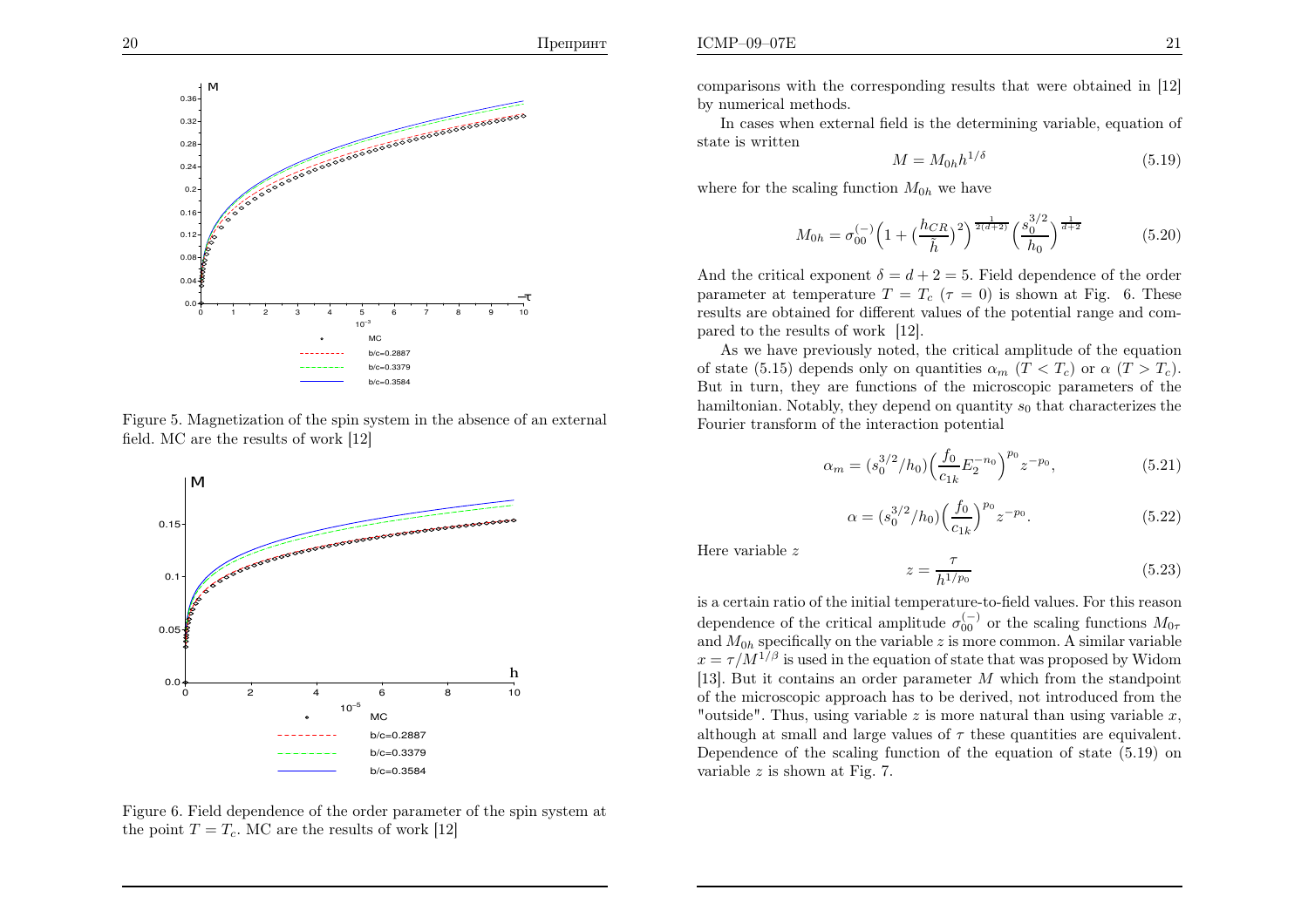#### Препринт



Figure 7. Scaling function of the equation of state (5.7) versus <sup>z</sup>. MC arethe results of work [12]

# 6. Conclusions

In this work we have found an explicit expression for the free energy of <sup>a</sup> 3D Ising-like system near the <sup>p</sup>hase transition point (PTP) for temperatures  $T < T_c$  as a function of temperature and field. Based on the method proposed in [1], the free energy is expressed as the sum of contributions coming from different regions of fluctuation of the order parameter. In particular, contributions come from the region of the critical fluctuation regime (CR), in which genera<sup>l</sup> recurrence relations (RR) for the coefficient of block structures can be substituted by their approximated (linearized near <sup>a</sup> fixed point) solutions, as well as from the region of the inverse Gauss regime (IGR) that is characterized by the Gauss distribution of fluctuations. Using  $[1]$  we have proposed an expression for  $F$  of a 3D Ising-like system, which describes critical behavior at temperaturesthat are higher and lower than  $T_c$ .

By direct differentiation of free energy  $F$  with respect to external field we have obtained an explicit expression for magnetization of the system as <sup>a</sup> function of temperature and field. Expression (5.15) is <sup>a</sup> new form of the equation of state. We have referred to this form ofthe equation of state as the crossover, since in boundary cases it turns

into the well known representations of this equation. We have found the scaling function of the equation of state in terms of its conventionalrepresentation.

## References

- 1. Kozlovskii M.P., Condens. Matter Phys. <sup>12</sup>, 130-140,(2009)
- 2. Yukhnovskii I.R. Phase Transition of the Second Order. CollectiveVariables Method (Singapore: World Scientific), 1987.
- 3. Kozlovskii M.P., Pylyuk I.V., Prytula O.O., Phys.Rev.B. 73 <sup>174406</sup> (2006).
- 4. Kozlovskii M.P.,Pylyuk I.V., Prytula O.O., Physica A. <sup>369</sup>, 562-576(2006).
- 5. Kozlovskii M.P., Pylyuk I.V., Prytula O.O.,Nucl.Phys.B.753,242-<sup>251</sup> (2006).
- 6. Guida R., Zinn-Justin J., Nucl. Phys.B <sup>489</sup>(1977) p.626-652.
- 7. Kozlovskii M.P., Phase Transitions <sup>80</sup>,3-9 (2007).
- 8. Kozlovskii M.P., Analytical method for description of the critical behaviour of 3D Ising-like model in an external field (Preprint of the Institute for Condensed Matter Physics, ICMP-08-10U, Lviv 2008, 85p.)(in Ukrainian).
- 9. Kadanoff L.P., Physics. <sup>2</sup>, 263-273 (1966).
- 10. Kozlovskii M.P., Condens. Matter Phys.8,473-506 (2005).
- 11. Yuchnovskii I.R., Kozlovskii M.P., Pylyuk I.V., Microscopic Theory of Phase Transition in the three dimensional systems (Lviv: Eurosvit, 2001, 592p.)(in Ukrainian).
- 12. Engels J., Fromme L., Seniuch M. Nucl. Phys. B <sup>655</sup> (2003) p. 277- 299.
- 13. Widom B.J. Chem.Phys. <sup>43</sup>,p.3898 (1965).